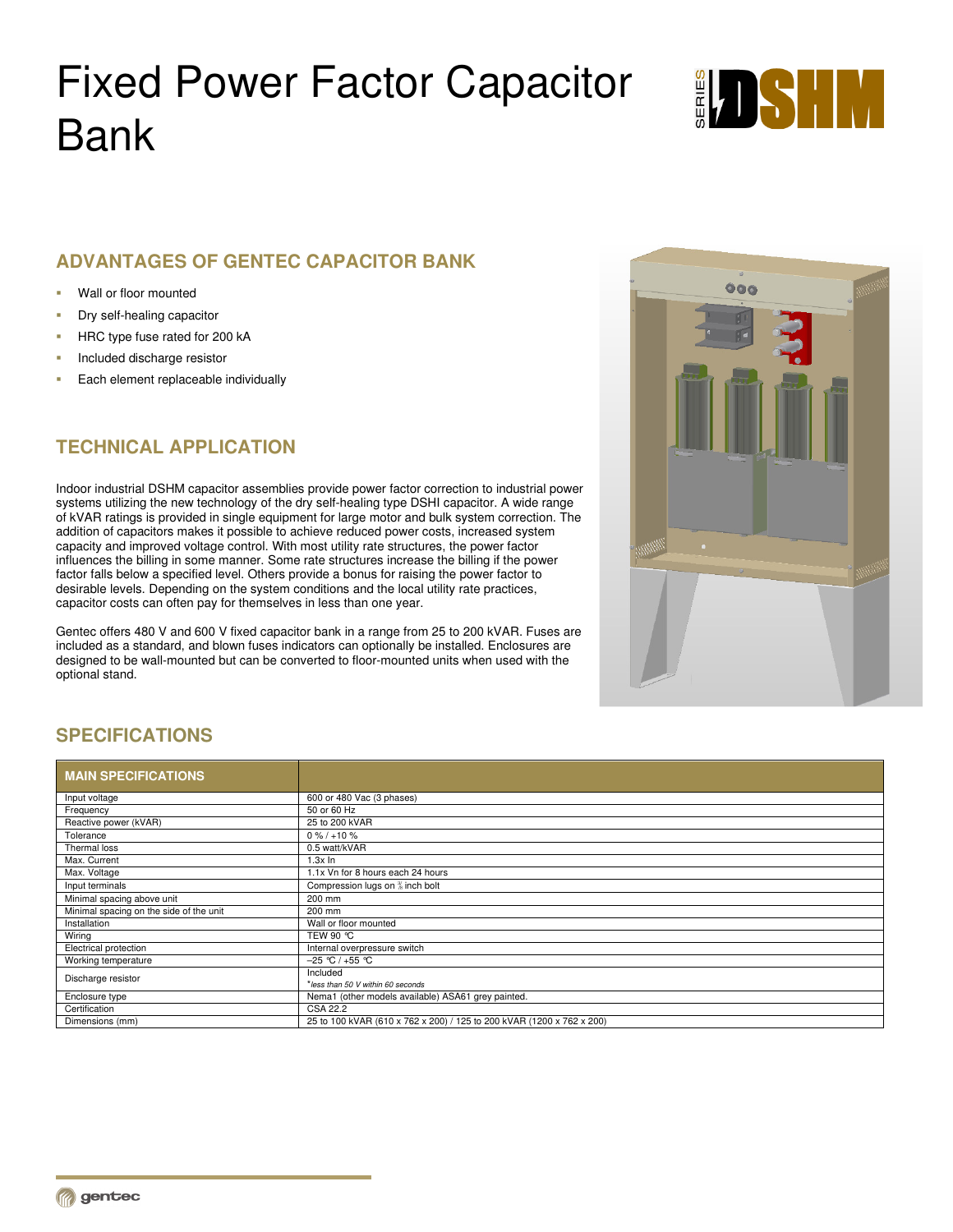# **MODEL NUMBER**

| # Part Numbers                                                     | <b>Description</b>                                     |  |
|--------------------------------------------------------------------|--------------------------------------------------------|--|
|                                                                    | 480 V                                                  |  |
| DSHM-25-480-X-1-M                                                  | Fixed power factor capacitor bank 480 V, 25 kVAR       |  |
| DSHM-30-480-X-1-M                                                  | Fixed power factor capacitor bank 480 V, 30 kVAR       |  |
| DSHM-50-480-X-1-M                                                  | Fixed power factor capacitor bank 480 V, 50 kVAR       |  |
| DSHM-60-480-X-1-M                                                  | Fixed power factor capacitor bank 480 V, 60 kVAR       |  |
| DSHM-75-480-X-1-M                                                  | Fixed power factor capacitor bank 480 V, 75 kVAR       |  |
| DSHM-100-480-X-1-M                                                 | Fixed power factor capacitor bank 480 V, 100 kVAR      |  |
| DSHM-125-480-X-1-M                                                 | Fixed power factor capacitor bank 480 V, 125 kVAR      |  |
| DSHM-150-480-X-1-M                                                 | Fixed power factor capacitor bank 480 V, 150 kVAR      |  |
| DSHM-175-480-X-1-M                                                 | Fixed power factor capacitor bank 480 V, 175 kVAR      |  |
| DSHM-200-480-X-1-M                                                 | Fixed power factor capacitor bank 480 V, 200 kVAR      |  |
| 600 V                                                              |                                                        |  |
| DSHM-25-600-X-1-M                                                  | Fixed power factor capacitor bank 600 V, 25 kVAR       |  |
| DSHM-30-600-X-1-M                                                  | Fixed power factor capacitor bank 600 V, 30 kVAR       |  |
| DSHM-50-600-X-1-M                                                  | Fixed power factor capacitor bank 600 V, 50 kVAR       |  |
| DSHM-60-600-X-1-M                                                  | Fixed power factor capacitor bank 600 V, 60 kVAR       |  |
| DSHM-75-600-X-1-M                                                  | Fixed power factor capacitor bank 600 V, 75 kVAR       |  |
| DSHM-100-600-X-1-M                                                 | Fixed power factor capacitor bank 600 V, 100 kVAR      |  |
| DSHM-125-600-X-1-M                                                 | Fixed power factor capacitor bank 600 V, 125 kVAR      |  |
| DSHM-150-600-X-1-M                                                 | Fixed power factor capacitor bank 600 V, 150 kVAR      |  |
| DSHM-175-600-X-1-M                                                 | Fixed power factor capacitor bank 600 V, 175 kVAR      |  |
| DSHM-200-600-X-1-M                                                 | Fixed power factor capacitor bank 600 V, 200 kVAR      |  |
| Model number:                                                      |                                                        |  |
| – Base model = DSHM                                                |                                                        |  |
| - Reactive power = kVAR value                                      |                                                        |  |
| $-Voltaq = 408$ V or 600 V                                         |                                                        |  |
| - Blown fuse indicators = $(X = without) / (BF) = with$            |                                                        |  |
| $-$ Enclosure type = $(1 = NEMA1) / (12 = NEMA12) / (3R = NEMA3R)$ |                                                        |  |
|                                                                    | $-Mounting = (M = Wall mounted) / (S = Floor mounted)$ |  |